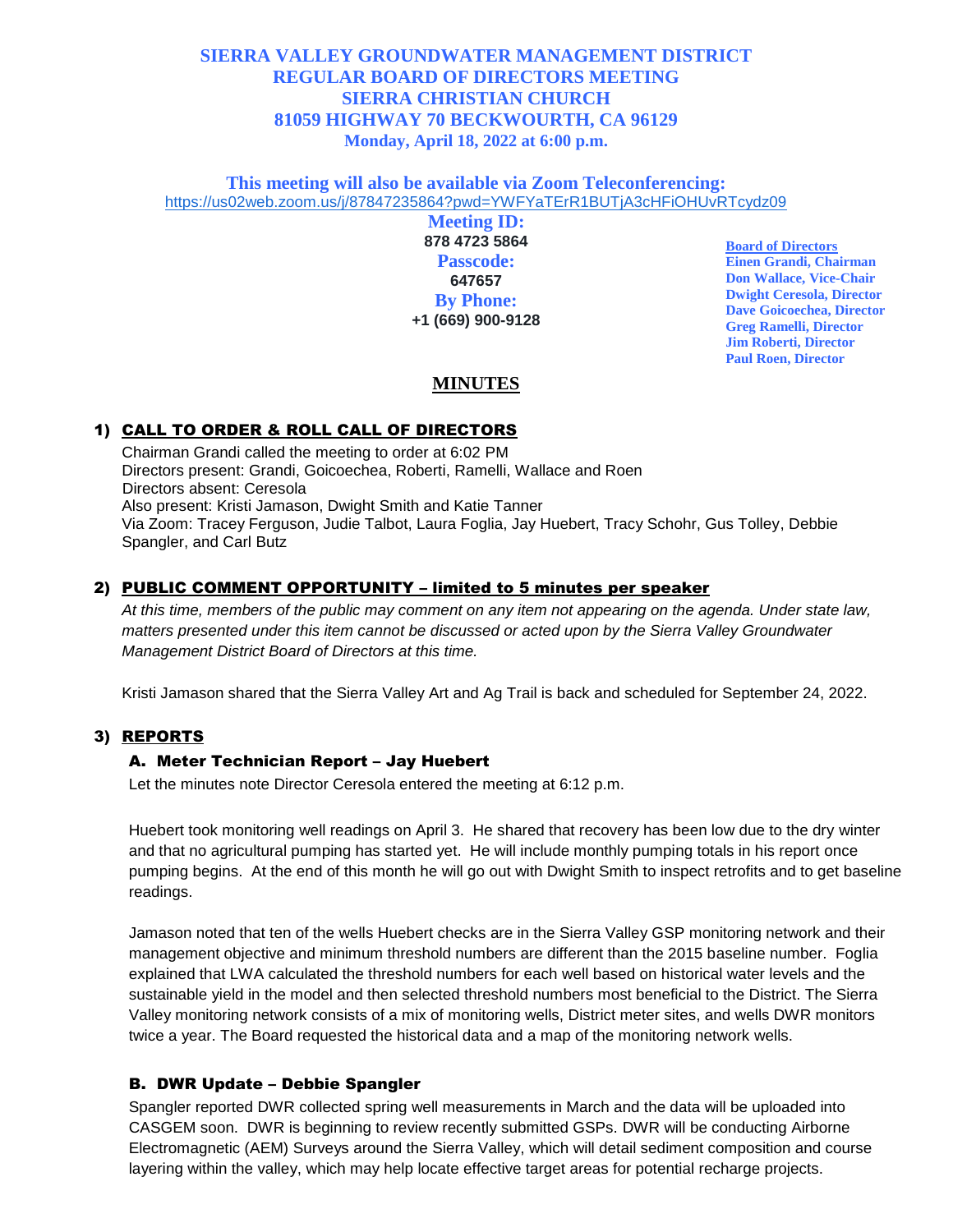# C. California Drought Executive Order N-7-22

Tracey Ferguson, Plumas County Planning Director, notified the Board of California Drought Executive Order N-7-22, which was released March 28, 2022. A copy has been provided to Plumas County Counsel for review and cooperation planning with the SVGMD regarding well permitting going forward.

## D. GSP Outreach: Technical Advisory Committee Update – Judie Talbot

Judie Talbot, SVGMD Outreach Facilitator, shared that the planning committee met on April 7 to discuss the grant category D environmental intake form and categorical notice of exemption, the GSP annual report, the CDFW grant application, future grant opportunities, the new CA drought executive order, and future GSP involvement from interested TAC members. The last TAC meeting was held earlier today and a survey was given to members for their input regarding the GSP/TAC process.

Chairman Grandi told Talbot she has done a good job as facilitator and thanked her for keeping the Board well informed.

## E. Larry Walker Associates GSP Update – Laura Foglia

Laura Foglia, LWA GSP Project Manager, said the GSP annual report was submitted on April 1 and can be viewed on the DWR and SVGMD websites. The annual report template has been sent to the board clerk. Should the District want to write future annual reports that template can be used, although some training will be required from Gus Tolley for the technical inputs. If the District would like to contract LWA to write future reports she estimates the cost will be around \$15,000.

One comment has been received on the Sierra Valley GSP so far (from CA Department of Fish and Wildlife), but Foglia expects more to come in at the last minute. No decision has been announced yet about the CDFW grant application, but Foglia is hoping to hear by the end of next month and is waiting for that decision before looking at other grant opportunities. The DWR implementation grant is due in September.

#### 4) DISCUSSIONS/ACTIONS

#### A. Plumas/Sierra County Well Permit Application Review (if any)

There were no new well applications.

#### B. McGinley & Associates GSP Update – Dwight Smith

#### 1. Flow Meter Standardization - Meter Replacement Progress

Dwight Smith, hydrogeologist with McGinley & Associates, informed the Board that Your H20 Pro has everything installed except for site DMS 25 due to flooding. The contract deadline was last Friday, April 15, so they are asking for a contract extension to May 7. Smith is also requesting an additional three meter installations from Your H20 Pro (to be completed by the end of May): one 6" meter at DMS 66 (Potter) for the flow meter standardization program and two 8" meters at Roberti Ranch for the LEPA project. The estimated cost for those three installations is \$11,940, not including the cost of the meters (per site cost of \$3,980 is the same unit price as was charged in the original contract). Smith is holding off on site inspections until all of the installations are complete.

#### a. YourH2OPro Contract Amendment

Director Goicoechea made a motion to extend the original Your H20 Pro contract to May 7 and to approve the contract amendment with a project deadline of May 31, Director Ceresola 2<sup>nd</sup>, motion passed, all in favor.

#### 2. LEPA Demonstration Program

The soil monitoring equipment that was approved for purchase last month has all been ordered and the system has been installed at 12", 20" and 30" depths. There are some communication difficulties with a few sensors, so Smith will be troubleshooting the problem this weekend. Smith received a vendor quote for a Senninger product to modify the pivot's sprinkler system at Roberti Ranch. The quote came to \$3,000 to